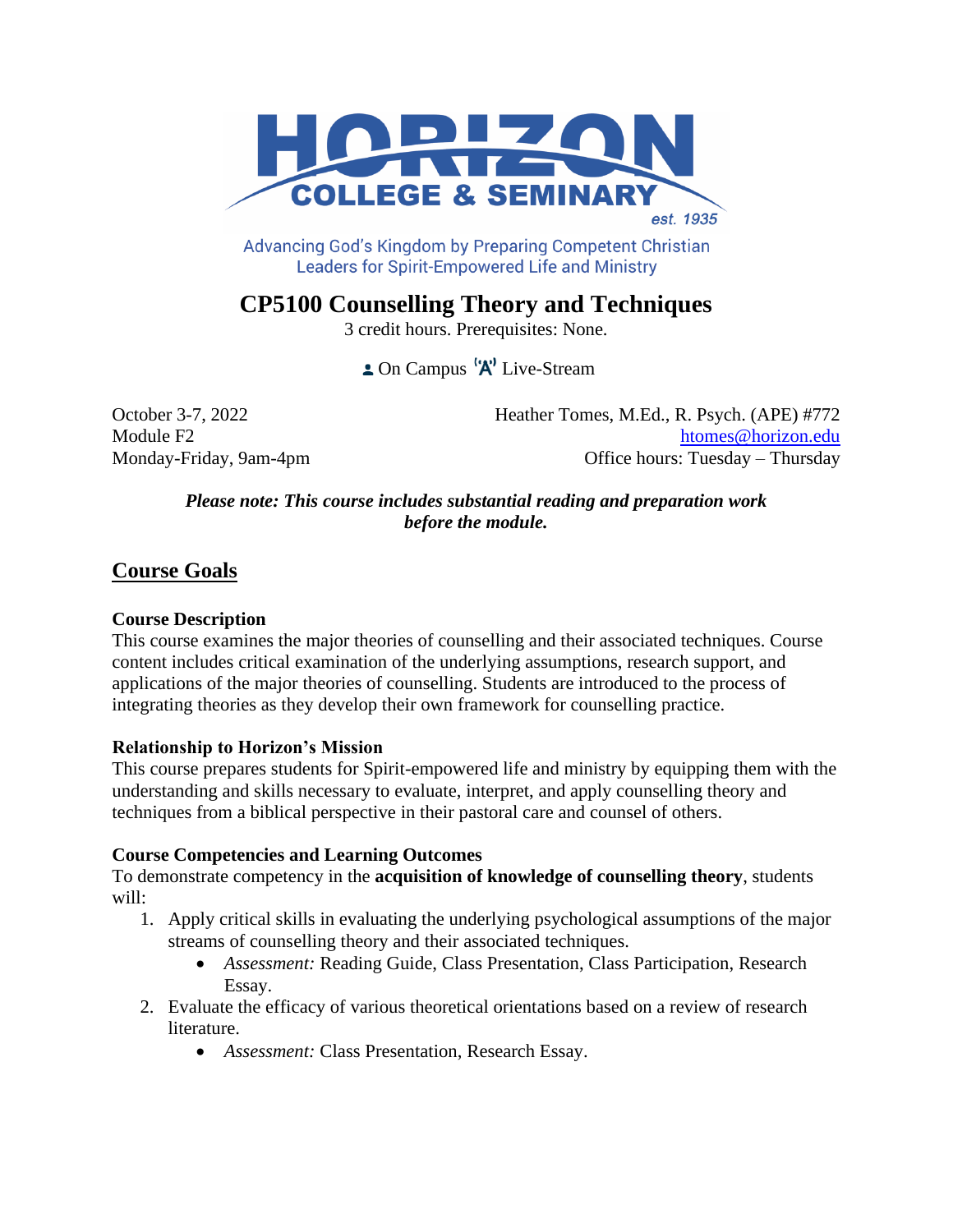- 3. Integrate counselling theories and techniques into one's developing framework for pastoral care and counselling practice.
	- *Assessment:* Participation in role-plays and small group discussions*,* Integrative Theory of Counselling Paper.

To demonstrate competency in **spiritual formation**, students will:

- 4. Reflect on one's own spiritual formation experiences and process.
	- *Assessment:* Participation in small group discussions, Reflective Essay, Integrative Theory of Counselling Paper.

# **Course Work**

#### **Required Readings**

- Benner, David. *Surrender to Love: Discovering the Heart of Christian Spirituality.* Downers Grove, Illinois: Intervarsity, 2015. ISBN: 9780830846115.
- Tan, Siang-Yang. *Counseling and Psychotherapy: A Christian Perspective*. Grand Rapids, Michigan: Baker Academic, 2011. ISBN: 9780801029660.

\*\*While students have the benefit of accessing their textbooks online through the [Digital](https://libguides.thedtl.org/home)  [Theological Library,](https://libguides.thedtl.org/home) they will not have access to the Digital Theological Library upon graduation. Therefore, we encourage students to purchase select textbooks to build their personal library. For your convenience, Horizon has partnered with Kennedy's Parable to provide textbooks.

#### **Recommended Resources**

- Bidwell, Duane R. "Hope and Possibility: The Theology of Culture Inherent to Solution-Focused Brief Therapy." *American Journal of Pastoral Counseling* 3.1, (1999) 3 – 21.
- Clinton, Tim and Gary Sibcy. *Attachments: Why You Love, Feel, and Act the Way You Do.* Nashville, TN: Thomas Nelson, 2009. ISBN: 9780785297376.
- Greenberg, Leslie. *Emotion-Focused Therapy.* Washington, DC: American Psychological Association, 2016. ISBN: 9781433826306.
- Hardin, Todd. "Redeeming Emotion-Focused Therapy: A Christian Analysis of Its Worldview, Epistemology, and Emphasis." *Religions* 5.1 (2014) 323 – 333. [https://res.mdpi.com/d\\_attachment/religions/religions-05-00323/article\\_deploy/religions-](https://res.mdpi.com/d_attachment/religions/religions-05-00323/article_deploy/religions-05-00323.pdf)[05-00323.pdf](https://res.mdpi.com/d_attachment/religions/religions-05-00323/article_deploy/religions-05-00323.pdf)
- Kollar, Charles A. *Solution-Focused Pastoral Counseling – An Effective Short-Term Approach for Getting People Back on Track*. Grand Rapids, Michigan: Zondervan, 2011. ISBN: 9780310329299.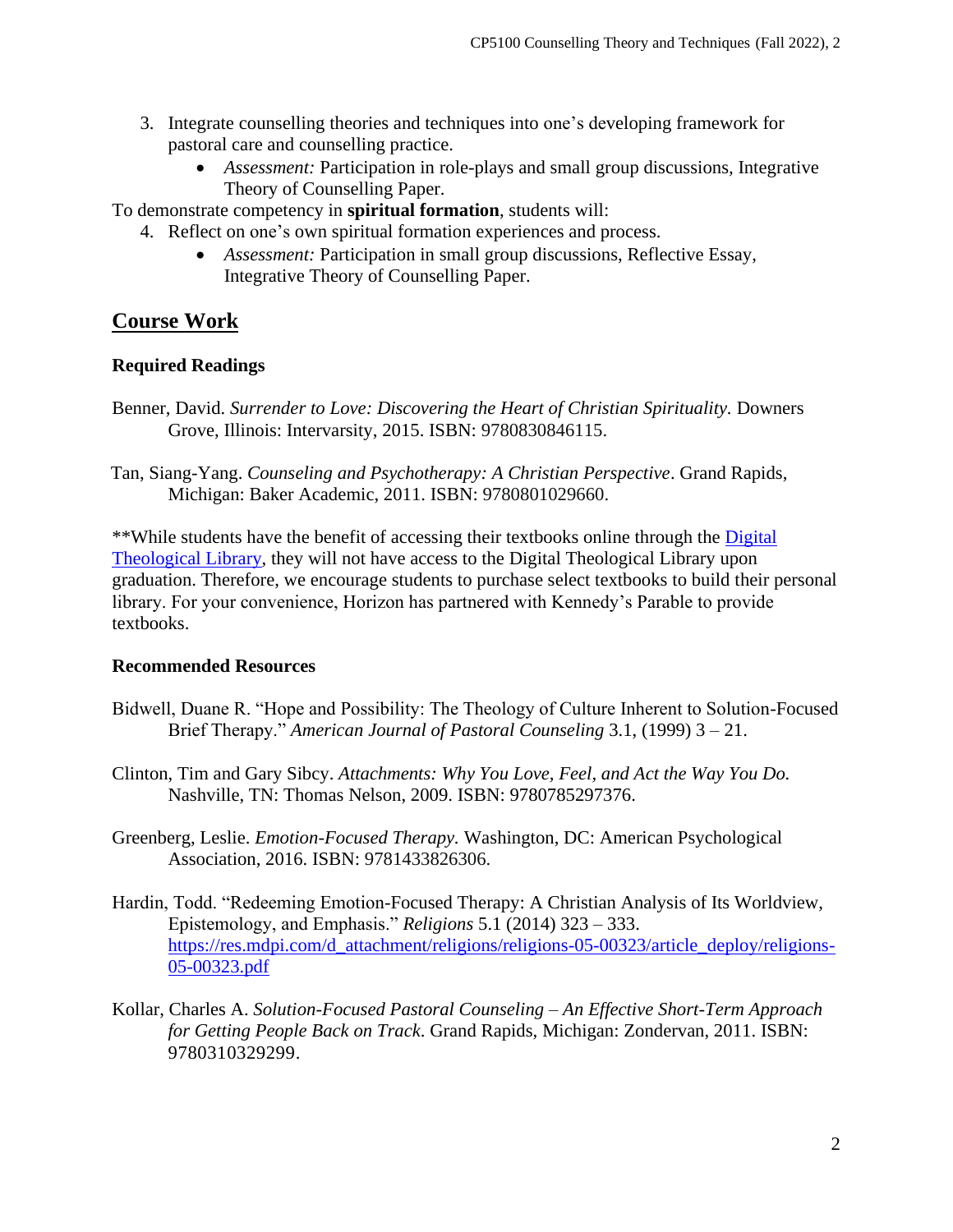- McMinn, Mark R. and Clark D. Campbell. *Integrative Psychotherapy: Toward a Comprehensive Christian Approach.* Downers Grove, Illinois: IVP Academic, 2007. ISBN: 9780830828302.
- Seligman, Linda and Reichenberg, Lourie W. *Theories of Counseling and Psychotherapy: Systems, Strategies, and Skills*. 4th edition. New York: Pearson, 2014. ISBN: 9780132851701.

## **Course Assignments and Activities**

#### **Pre-Module Assignments:**

## 1. **Reading Guide**

Read chapters 1-12, and 14 from the *Counseling and Psychotherapy* text and come prepared to engage in small group discussion based on content from these chapters. Email the professor to confirm you have completed the pre-module reading.

- Related learning outcomes: #1.
- **Due date:** Monday October 3, 2022 at 9am.

## 2. **Class Presentation (25%)**

Prepare a **30-minute PowerPoint presentation** to be delivered to the class based on one of the theoretical approaches outlined in chapters 4-11 from *Counseling and Psychotherapy*. Students will work and present individually or in pairs/groups, depending on class size. Since there will only be one presentation per topic, the professor will coordinate which individual, pair, or group will present on which theoretical approach. Email the professor stating your top 3 choices for the theoretical approach you would like to present on (first come; first served approach).

Submit your PowerPoint presentation to the professor by **Monday, September 19 (5% of your overall mark).** The professor will review your presentation and provide feedback prior to the module.

Include the following in your presentation:

- a) A brief introduction to the history of the theoretical approach including its founder or key figures
- b) A summary of the major theoretical ideas of the approach
- c) A summary of the theory's perspective on the therapeutic process and counselling relationship
- d) A brief outline of 3-5 major therapeutic techniques and interventions of the approach
- e) Critical examination of the approach including two strengths and two weaknesses
- f) A summary of the biblical perspective of the approach
- g) A summary of research evidence associated with the efficacy of this theoretical approach
- h) An additional 5 minutes will be provided at the end of your presentation for you to describe one specific technique associated with this theoretical approach that fellow students will role-play in dyads at the conclusion of your presentation. Be prepared to provide clear instructions for fellow students about how to engage in this specific technique (an example will be listed on Populi)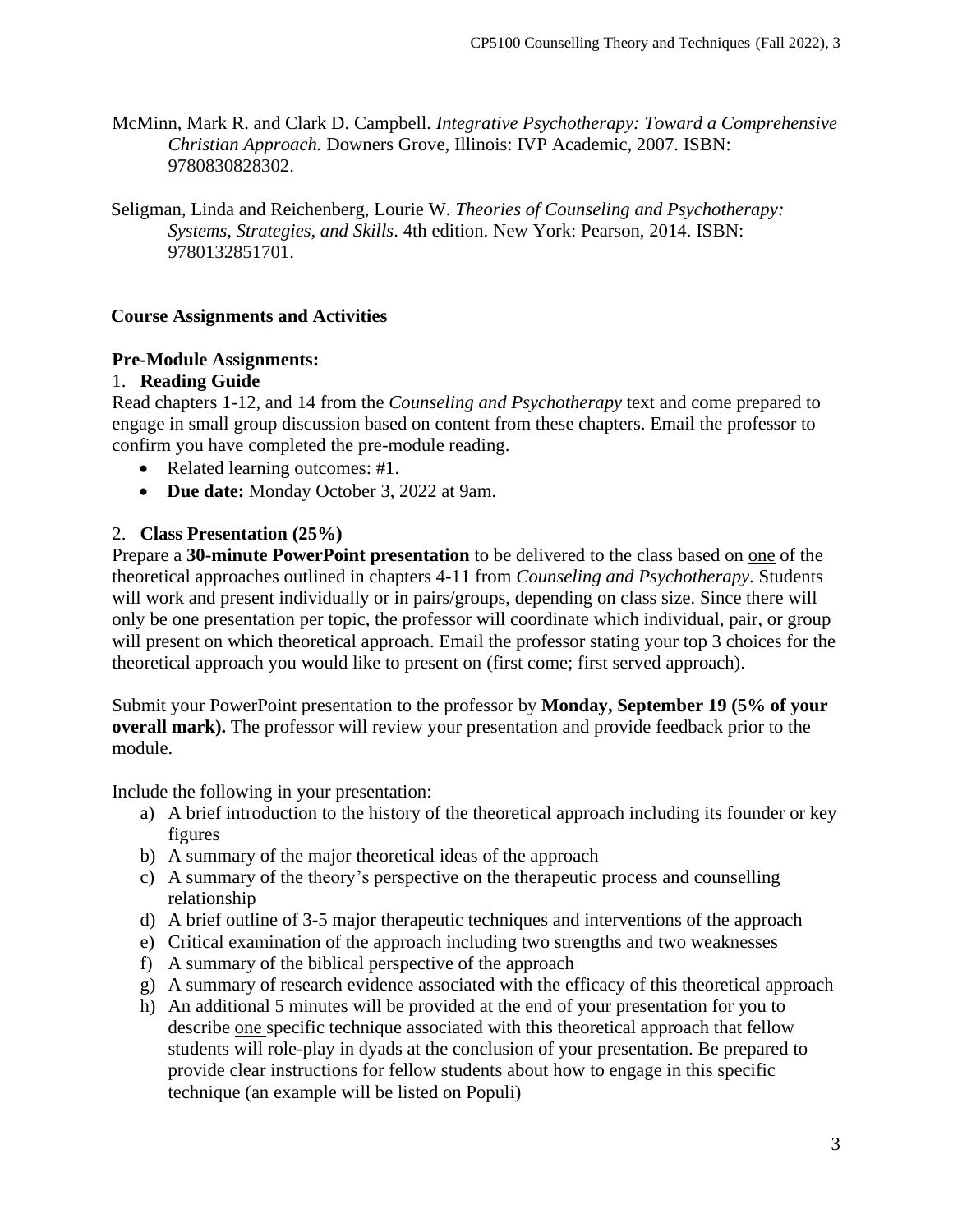- i) Be prepared to submit your final PowerPoint presentation and notes to the professor on the assigned date of your class presentation
	- Related learning outcomes: #1 and 2.
	- **Assignment length:** 30-minute class presentation plus an additional 5 minutes for role-play instructions.
	- **Due date:** 
		- o PowerPoint presentation: Monday September 19, 2022.
		- o Class presentation: October 3-7, 2022.

## 3. **Class Participation (5%)**

Throughout the week there will be role-plays, small group discussions, and work based on the two course textbooks, including the application of this information to case studies. Come to class having read the assigned material, and ready to engage with and contribute to discussions in a meaningful and professional manner.

- Related learning outcomes: #1, 3 and 4.
- **Due date:** October 3-7, 2022.

## **Post-Module Assignments**

## 4. **Research Essay (25%)**

Choose one theoretical approach from *Counseling and Psychotherapy* (chapters 4-12) - it must be a different theory than your class presentation assignment - and one theoretical approach from the following: Attachment Therapy, Emotion-Focused Therapy, or Solution-Focused Therapy. Compare and contrast these two approaches based on the following considerations:

- a) What are three similarities between these theoretical approaches?
- b) What are three differences between these theoretical approaches?
- c) Include a biblical critique of each of these theoretical approaches. From your perspective, explain which theory may hold a stronger biblical perspective and why.
- d) What research evidence is there for the efficacy of each of these theoretical approaches? Read in full, summarize, and cite at least two research articles that discuss the efficacy of each theoretical approach.
- e) Your research essay should include a minimum of 8 references, with at least 6 primary references.
	- Related learning outcomes: #1 and 2.
	- **Assignment length:** 6-8 pages.
	- **Due date:** Monday October 31, 2022.

## 5. **Reflective Essay (10%)**

Read *Surrender to Love*. Engage with the exercises from at least two of the "*For Further Reflection"* sections at the end of each chapter. Write a reflective essay about your personal experiences and discoveries because of engaging with these exercises.

- Related learning outcomes: #4.
- **Assignment length:** 2 pages.
- **Due date:** Monday November 7, 2022.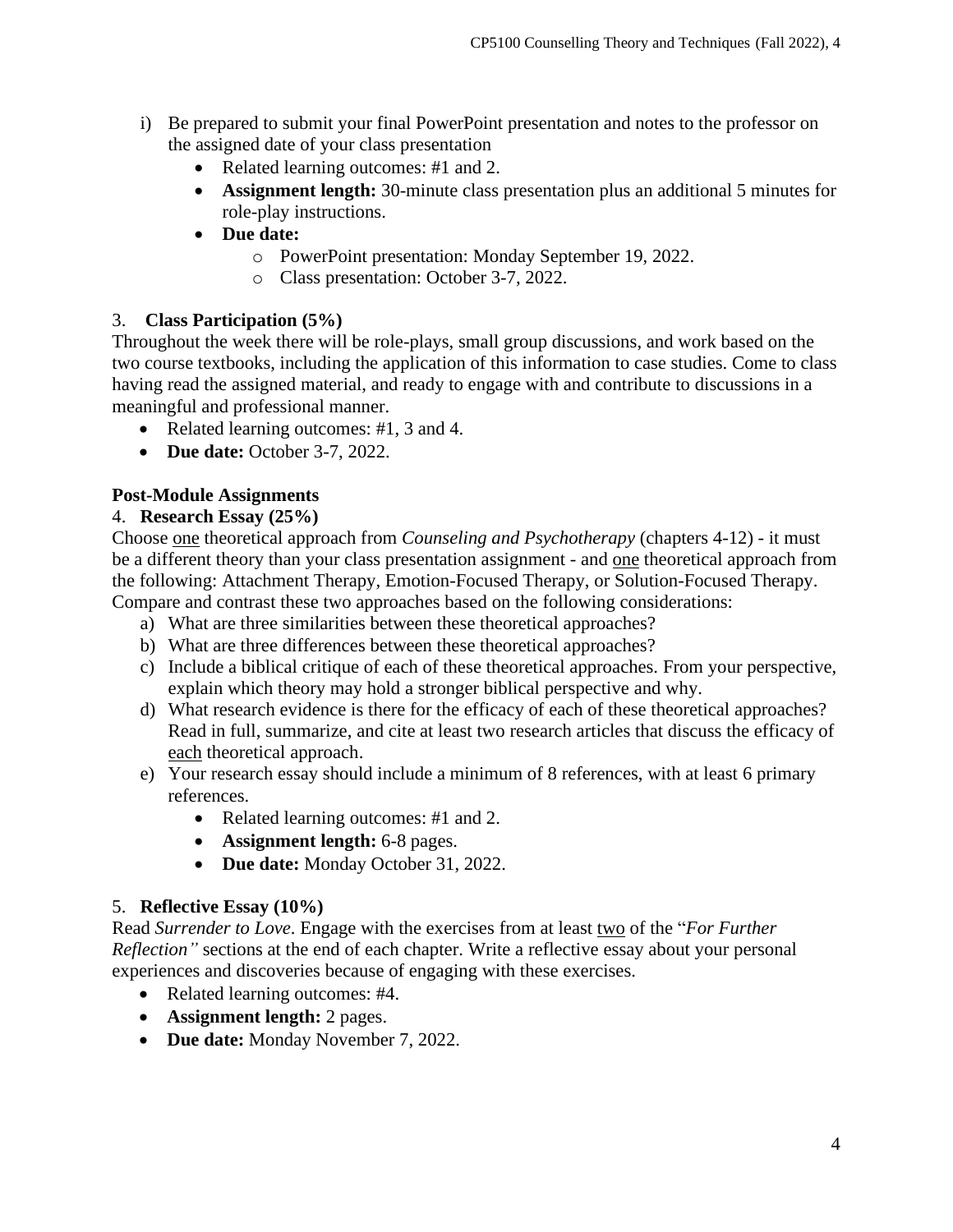## 6. **Integrative Theory of Counselling Paper (35%)**

Articulate your unique integrative theoretical approach to counselling using a maximum of three theories reviewed in this course. Include sections on each of the following considerations:

- a) Theory of Personality: What are your basic assumptions about human nature and how personality takes shape?
- b) Theory of Psychopathology: How do symptoms or problematic behaviors develop?
- c) Theory of Therapeutic Relationship: How do you view the relationship between counsellor and clients? What role does the therapeutic relationship play in facilitating change?
- d) Theory of Therapeutic Process: As a helping agent, how do you best facilitate change in a client's life? What do you consider to be the most important therapeutic goals? Which theory of counselling would most guide you in formulating your goals?
- e) Reflect on your own personal experience of spiritual and psychological formation. Which theoretical approach best reflects your own transformative experiences with Christ?
- f) Explain why this integrative theoretical approach best "fits" you as an emerging pastoral counsellor and identify areas for further study and/or training in the integrative approach you've outlined.
- g) Your integrative theory of counselling paper should include a minimum of 10 references, with at least 7 primary references (note: *Counseling and Psychotherapy*, chapter 14 will be useful for this assignment).
	- Related learning outcomes: #3 and 4.
	- **Assignment length:** 10-12 pages.
	- **Due date:** Monday November 21, 2022.

#### Classroom time 1. Reading Guide 2. Class Presentation 3. Class Participation 4. Research Essay 5. Reflective Essay 6. Integrative Theory Paper 30 hrs 15 hrs 10 hrs N/A 20 hrs 10 hrs 35 hrs N/A October 3 September 19; October 3-7 October 3-7 October 31 November 7 November 21 Assignment Weighting 25% 5% 25% 10% 35% Total  $=$  120 hrs

#### **Estimate of Time Investment** (individual time investments may vary)

## **Course Outline**

\*Notes:

- The outline below is a general guide changes may be made as necessary throughout the week.
- There will be small group work and discussions throughout the week based on lectures, presentations, and case studies given by the professor.
- **Assignments will not be accepted after Monday November 28, 2022**.

## **Monday, October 3, 2022**

- 1. Introduction and Review of Syllabus
- 2. Overview of Counselling: Theory, Research, and Practice (Chapter 1 Tan)
- 3. The Person of the Counsellor (Chapter  $2 Tan$ )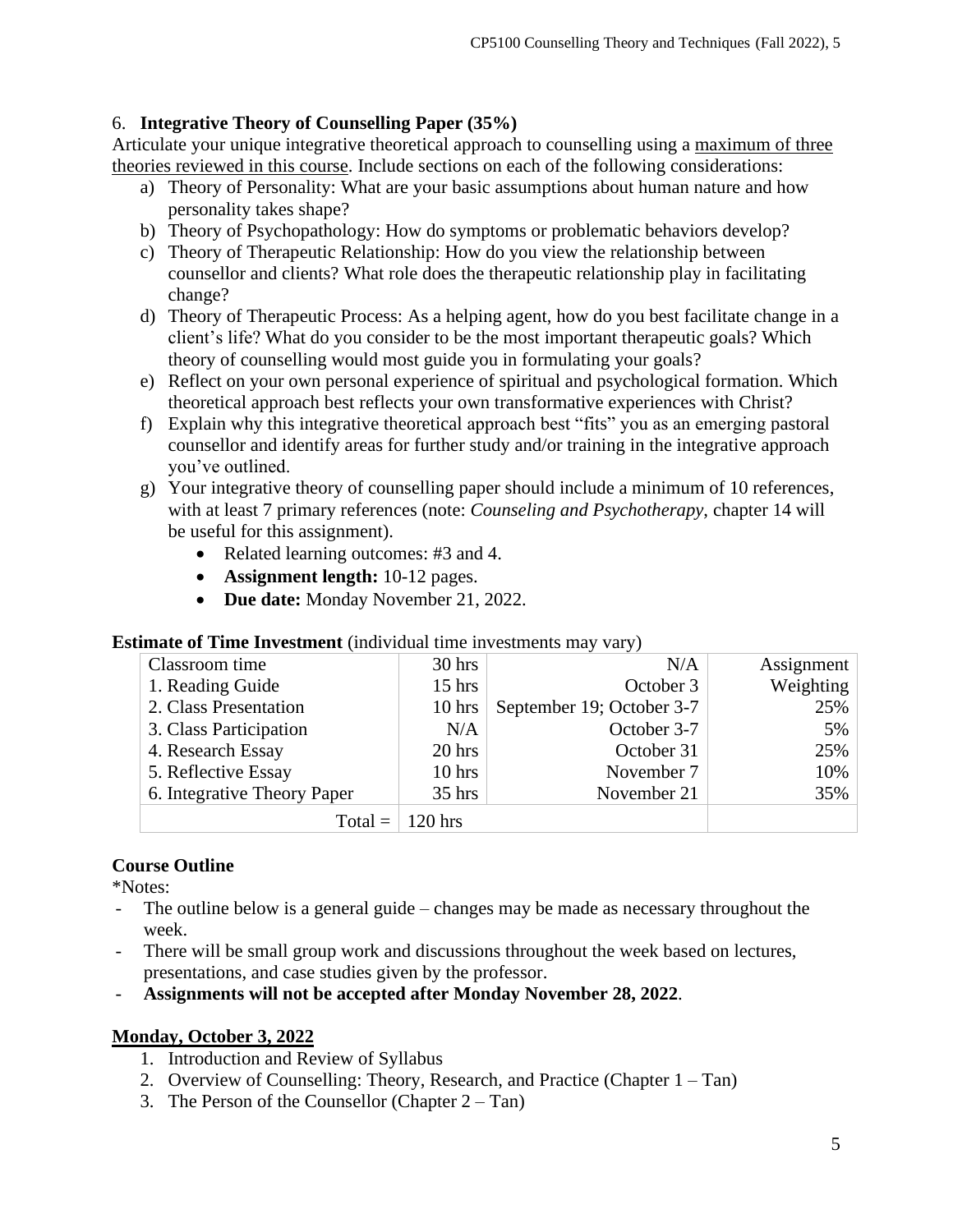- 4. Class presentation  $# 1 \text{Psychoanalytic Theory}$
- 5. Roleplays
- 6. Class presentation  $#2 -$  Adlerian Therapy
- 7. Roleplays
- 8. Small group work
- 9. Reflection and processing

#### **Tuesday, October 4, 2022**

- 1. Class presentation #3 Jungian Therapy
- 2. Roleplays
- 3. Class presentation #4 Existential Therapy
- 4. Roleplays
- 5. Small group work
- 6. Reflection and processing

## **Wednesday, October 5, 2022**

- 1. Class presentation #5 Person-Centered Therapy
- 2. Roleplays
- 3. Class presentation #6 Gestalt Therapy
- 4. Roleplays
- 5. Small group work
- 6. Reflection and processing

## **Thursday, October 6, 2022**

- 1. Class presentation #7 Reality Therapy
- 2. Note: chapel on Thursday morning from 10:50am-12:20pm
- 3. Roleplays
- 4. Class presentation #8 Behavior Therapy
- 5. Roleplays
- 6. Small group work
- 7. Reflection and processing

## **Friday, October 7, 2022**

- 1. Christian Theology in Counselling (Chapter 14 Tan)
- 2. Cognitive-Behavioral and Rationale Emotive Therapy
- 3. Roleplays
- 4. Small group work
- 5. Reflection and processing
- 6. Post-module assignment review and closing comments

# **Academic Policies**

#### **General Guidelines for the Submission of Written Work**

*Formatting Papers* 

• Papers should be typed, double-spaced and follow the appropriate formatting guidelines (e.g. 1 inch margins).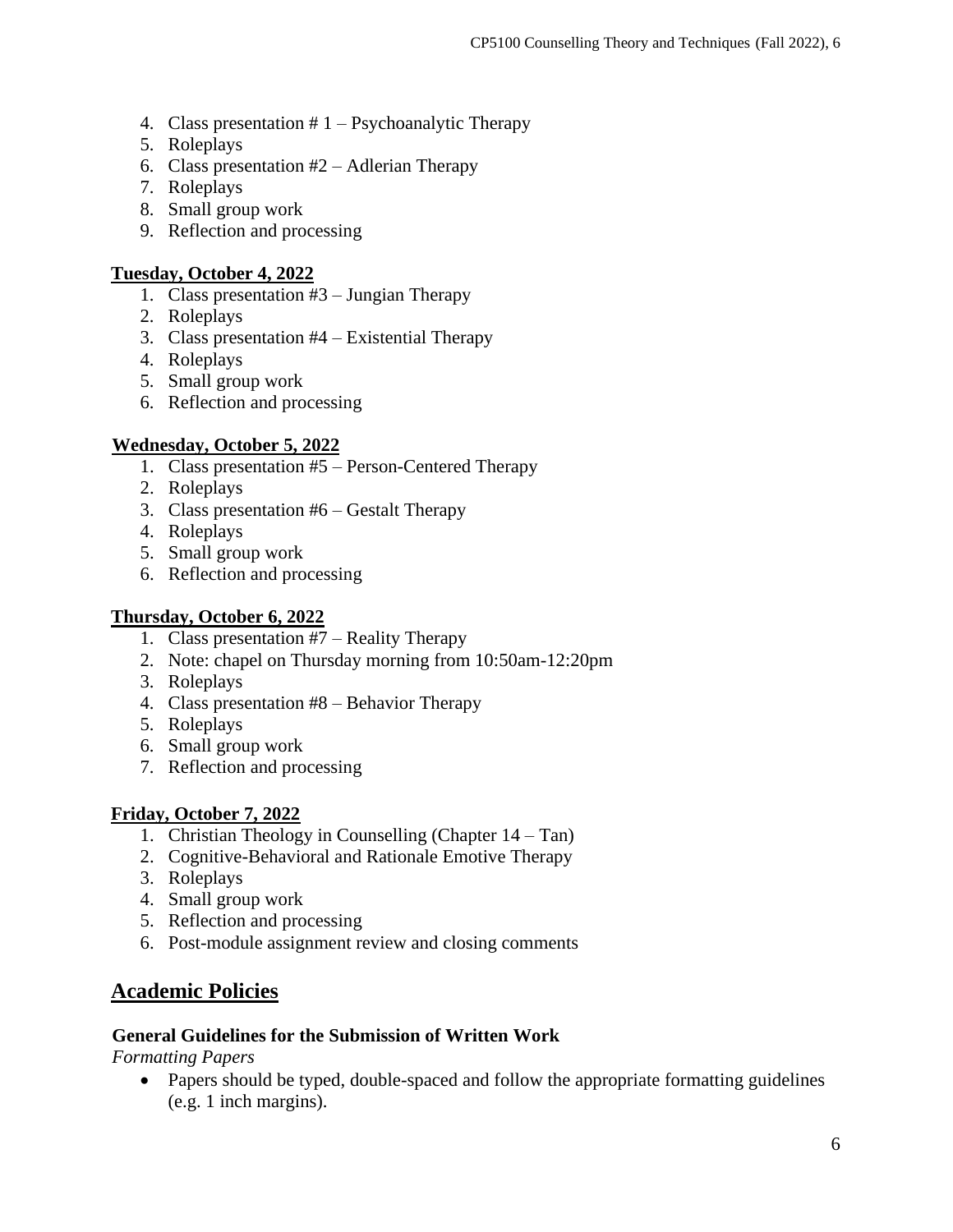- Follow the [Horizon Format Guide](https://www.horizon.edu/students/resources/) consistently.
- The length of papers should fall within  $+/-10\%$  of the stated length. Papers that fall outside the length guidelines may not be graded and will receive a grade reduction.

Failure to follow these guidelines warrants a grade reduction.

## *Submitting Your Assignments*

Assignments should be submitted via **Populi**. The resource at this link [https://support.populiweb.com/hc/en-us/articles/223792507-How-to-submit-work-for](https://support.populiweb.com/hc/en-us/articles/223792507-How-to-submit-work-for-assignments)[assignments](https://support.populiweb.com/hc/en-us/articles/223792507-How-to-submit-work-for-assignments) explains how to submit assignments on Populi (the link to the video is also available on the info tab of the Populi course page).

## **Late Assignments and Extensions**

All assignments are due when stated by the professor or, if not specified, within 8 weeks after the first day of class. Please contact the professor well in advance if you would like to request an adjustment to any of your due dates. A late penalty will be assessed for all overdue assignments: 1-3 days late, penalty of 10%; 4-6 days late, penalty of 20%. After six days late, an assignment receives a grade of 0.

| Oraumg<br>Grade | Percentage | <b>GPA</b> | Descriptor          |
|-----------------|------------|------------|---------------------|
| $A+$            | 97-100%    | 4          | Exceptional         |
| A               | 93-96%     | 4          | Excellent           |
| $A -$           | 90-92%     | 3.7        | Excellent           |
| $B+$            | 87-89%     | 3.3        | Good                |
| B               | 83-86%     | 3.0        | Good                |
| $B -$           | 80-82%     | 2.7        | Good                |
| $C+$            | 77-79%     | 2.3        | Satisfactory        |
| $\mathsf{C}$    | 73-76%     | 2.0        | Satisfactory        |
| $C-$            | 70-72%     | 1.7        | Satisfactory        |
| $D+$            | 67-79%     | 1.3        | <b>Minimal Pass</b> |
| D               | 63-66%     | 1.0        | <b>Minimal Pass</b> |
| D-              | 60-62%     | 0.7        | <b>Minimal Pass</b> |
| F               | $<,60\%$   | $_{0}$     | Failure             |

#### **Grading**

#### **Academic Honesty**

Horizon uses the University of Saskatchewan definition of plagiarism described as "the presentation of the work or idea of another in such a way as to give others the impression that it is the work or idea of the presenter. Adequate attribution is required. What is essential is that another person have no doubt which words or research results are the student's and which are drawn from other sources" (Office of the University Secretary, 2012). Students are expected to give due recognition to sources from which all substantial phrases, sentences or even ideas are drawn. Note also that you may not submit work done in one course to satisfy the requirements of another course (unless both instructors agree beforehand to accept such work). See [here](http://www.turnitin.com/assets/en_us/media/plagiarism_spectrum.php) for examples of plagiarism and further guidelines in the College [Student Handbook.](https://www.horizon.edu/students/resources/)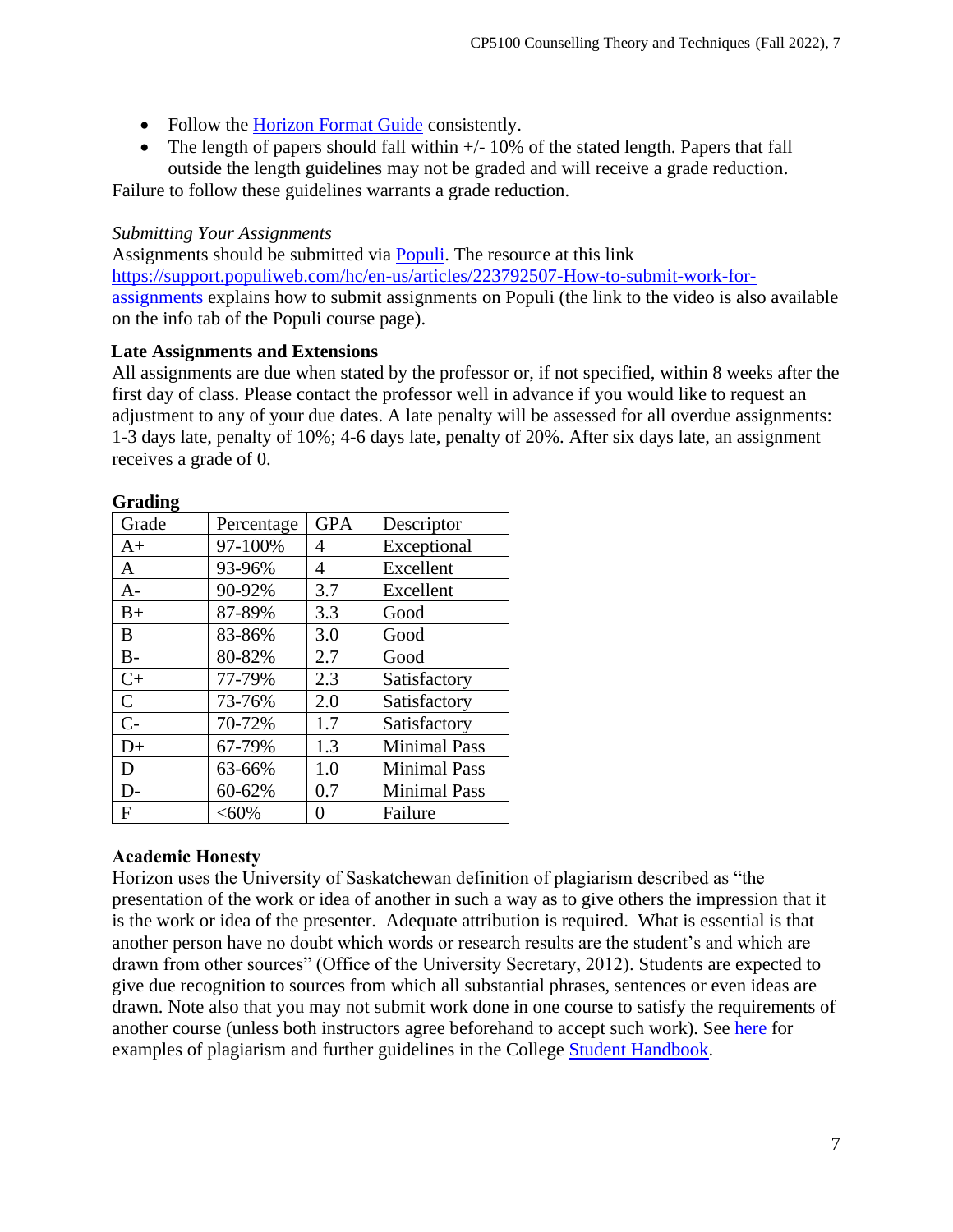## **Disability Services Information**

If you would benefit from learning accommodations due to pre-existing physical or mental health conditions or learning disabilities, contact the Academic or Student Life departments at the beginning of the course. Horizon will work to meet your learning and/or physical needs where possible. If any conditions arise during the course that you wish to disclose, please contact us as soon as possible. In all cases you will need to provide current [documentation](https://www.horizon.edu/students/support/) of the disability or condition you wish to disclose. Horizon takes appropriate care to ensure confidentiality about any such disclosures. For more information, contact Bob Williamson, Dean of Students, at [bwilliamson@horizon.edu;](mailto:bwilliamson@horizon.edu) Jessie Lysholm, Associate Dean of Students, at [jlysholm@horizon.edu;](mailto:jlysholm@horizon.edu) or Leanne Bellamy, Academic Coach, at [lbellamy@horizon.edu.](mailto:lbellamy@horizon.edu)

#### **Class Attendance**

Students should attend all classes in order to facilitate competency development. Students are expected to be present through the delivery method that they registered for, either on campus or through live-streaming with their camera on. A student must be present for the full duration of a class period in order to be registered as present for the class. In the case of illness or other unforeseen circumstances, students may miss one day of a module course or three days of class in a term or semester course without academic penalty. Students who are absent for more than the number of classes stated above will automatically fail the course. Students wishing to be exempted from this policy due to extenuating circumstances may make an academic appeal, where they will need to document and verify those circumstances. Students who miss a class are responsible to get missed notes or handouts from another student, rather than from the professor.

#### **Live-Streaming Etiquette**

Students taking a course through live-streaming are required to indicate this during their course registration. While live-streaming access is available for on-campus students who are unable to attend class due to illness, on-campus students were expected to attend class in person following the class attendance policy.

If attending class online via live-stream, in order to be marked present for your class, you must keep your camera on and stay present and attentive throughout the class session, extending the gift of full engagement. Access your class with a computer (preferably) or tablet, not a cell phone. Arrive to class on time, and dress as you would if you were attending class on campus. Join the class from a quiet space with minimal background noise, and mute your microphone until you wish to speak to the class.

## **Use of Technology**

Horizon encourages the use of electronic devices in the classroom to enhance learning. Careful consideration must be given to privacy issues, copyrighted materials, and the general care and concern for others. Please respect the following classroom policies:

- Please use online access for course learning only. This is a matter of respect for the instructor's teaching, your own learning, and fellow students who may be distracted by other uses.
- Students should secure permission from the instructor to record any teaching material. This includes PowerPoint slides, white board illustrations, notes, and any form of audio or video.